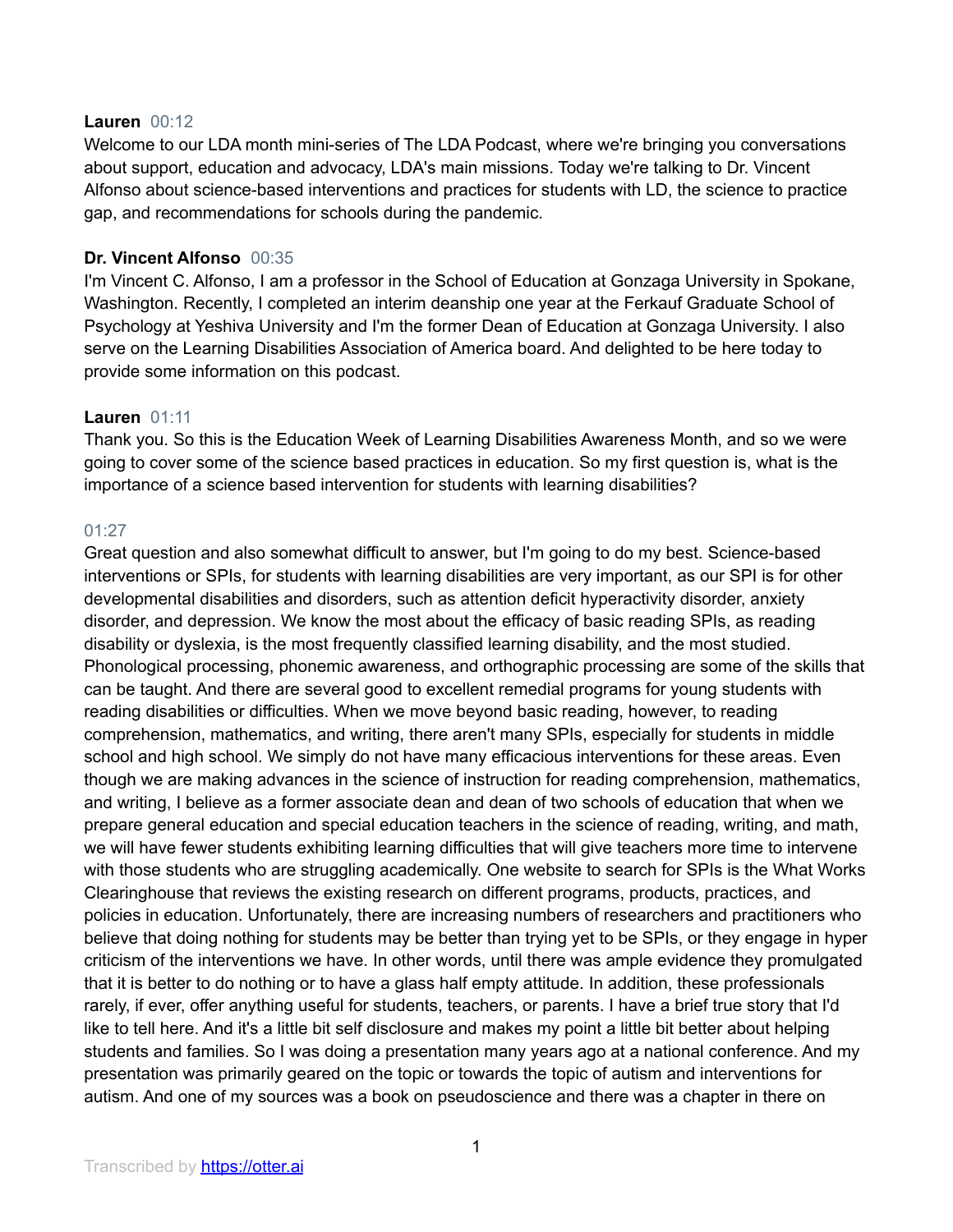treatments for autism. And one of the treatments that the editors discussed or the authors discussed, was something called dolphin-assisted therapy. And this was taking place, at least at that time, in Florida, and families were paying a lot of money to travel to Florida and stay in hotels, and to engage in this dolphin-assisted therapy. And, you know, being a native New Yorker, a Brooklyn kid, I sarcastically scoffed at the idea of dolphin-assisted therapy. And someone in the audience, one of the participants raised his hand, and, and said, you know, that it may be true that dolphin-assisted therapy has no evidence, there's no research base, and so on, so forth. But parents and families are really struggling, and they are in dire need of whatever can help their child and their family. And even if dolphin-assisted therapy is a hoax, or is something that has no efficacy behind it, they are desperate for help and desperate for possible assistance. And while I still don't believe that dolphin-assisted therapy has a research base and evidence behind it, you know, that question or the statement by the person in the audience really made me think and made me really reflect on that parents and teachers, and the children themselves, are really looking for for help. And just because a particular intervention doesn't have a strong research base yet, or even a research base that doesn't support it, doesn't mean that we shouldn't try different interventions and really try and help as long as we try to keep in the front of our minds that we're not going to do any harm and that our intentions are genuine, that we really do want to help. I think because there are so many students struggling who need help, need interventions, I think that the first level of intervention has to be research-based or scientifically-based interventions. But because we don't have many of them, and certainly, we don't have many for reading comprehension, math, and writing for middle school students and high school students, I do think that most of the time, it's better to do something than to do nothing.

### **Lauren** 07:56

That's a very good point. So again, there's no one size fits all for each individual. It's very different can vary. But could you go over some of the science-based practices that are often used in either the classroom inside or outside to help students with LD?

#### **Dr. Vincent Alfonso** 08:16

Yes, I believe I have responded to this question, in part in my response to the first question, but let me add some more information here. It is true that there is no one size fits all when it comes to parent or educational practices for students with learning disabilities, I would say that there's no one size fits all for, for most individuals with a variety of difficulties or disabilities. You know, whether that's ADHD or as I said earlier, anxiety and depression, there's multimodal therapies or interventions. For students with learning disabilities, I would say that there are maybe three major generic practices or interventions, and I call these behavioral parent training, homeschool collaboration, and time on task. There's a large research base for these generic practices or interventions, indicating that they prepare students with disabilities to learn and give them the adult support they need to feel more positive about learning school in general, and their progress. When specific practices or interventions are needed, I recommend the What Works Clearinghouse as I stated earlier, reading the critical reviews of and satisfaction data on programs that are popular, because they tend to garner the most web traffic, and consulting with the students, teachers. In my opinion, nothing is more effective on an individual level for a student with a learning disability than a competent, caring, and encouraging teacher.

**Lauren** 10:17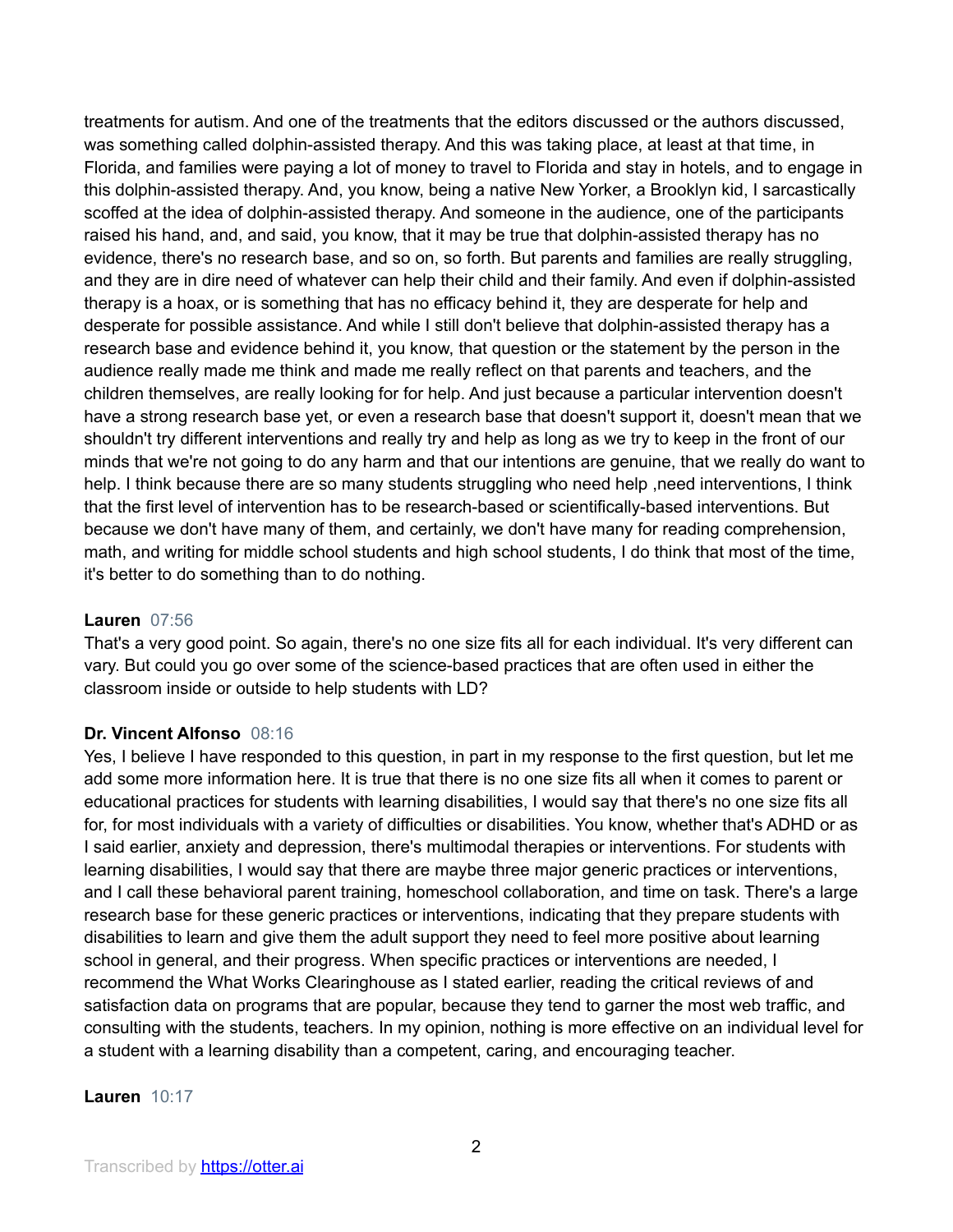So again, you said that there wasn't a whole lot of research on best practices for learning disabilities at this moment. It's mostly dyslexia focused for younger individuals. But for the research that does exist, is there any sort of gap in between those practices and what we see in classrooms?

# **Dr. Vincent Alfonso** 10:38

Yes, there is. As I stated earlier, there is limited research on learning disabilities other than basic reading, or dyslexia. And far more research is conducted with younger students than older students. In general, the earlier we intervene, the more intense we intervene. And the longer we intervene, the better. We know this from the most successful education program in the United States called Head Start. Head Start began in the mid 60s, and continues today. And it is clearly the most successful education program that we've engaged in in this country. And we have a large database about the effectiveness of Head Start, which is really an early intervention program. So that's why I said the earlier we intervene, the more intense and the longer we intervene, the better. As with many skills, and academic skill, acquisition, and mastery, are more difficult as we age as we become older. So take for example, learning a second language. Most younger students learn a second language more efficiently than older students, or adults. I've been trying to learn other languages for years as an adult, but with great difficulty. However, I learned Spanish and Italian in my younger years, with less difficulty. So we have a lot of evidence, if you will, that the younger or earlier we learn basic skill acquisition, and if we encounter difficulties when we're learning those basic skills, when we intervene early, there's a greater probability of success. Speaking of adults, there are many adults with learning disabilities. And for a fair percentage of them, they were not classified, if you will, as having a learning disability in their K-12 school years. They continue to struggle as adults, and they face several challenges at work, at home, and other settings. I would say in the past 20 years, however, we are becoming better at meeting the needs of college students, college students with learning disabilities. This is a very positive change, and would be great if we could do this in the workplace as well, especially during this pandemic, where many people are working at home now, it's less likely that they'll reach out for assistance, it's less likely that their difficulties will be known. And it's more likely that they'll continue to have struggles and work in isolation. Is there any sort of gap between the results of research and what's actually practiced? In the classroom, I would say that the science to practice gap is alive and well. And however, that's kind of unfortunate. But, so too, is the practice to science gap. And what I mean here is that there needs to be a reciprocal relationship between science and practice. And that just does not exist. At least not yet. The Learning Disabilities Association of America is taking a leading role in decreasing the science to practice gap by presenting a Science to Practice Virtual Conference strand from January 21 to 24th 2021. There are going to be 32 hour presentations by leading researchers and scholars over four days for continuing education credits. In future conferences or strands, LDA will consider practice to science presentations, so that researchers and scholars can engage in answering the questions most asked by practitioners in the field.

# **Dr. Vincent Alfonso** 14:46

You asked how we can remedy that gap and that's one way, but there are others as well. For example, professional development experiences on a regular basis, free of charge, providing incentives for learning cutting-edge interventions, changing the negative narrative about education and teachers in the United States, and engaging parents as partners in the education of all students, especially those with learning disabilities. So there's a lot of work that needs to be done. But seeing the glass half full,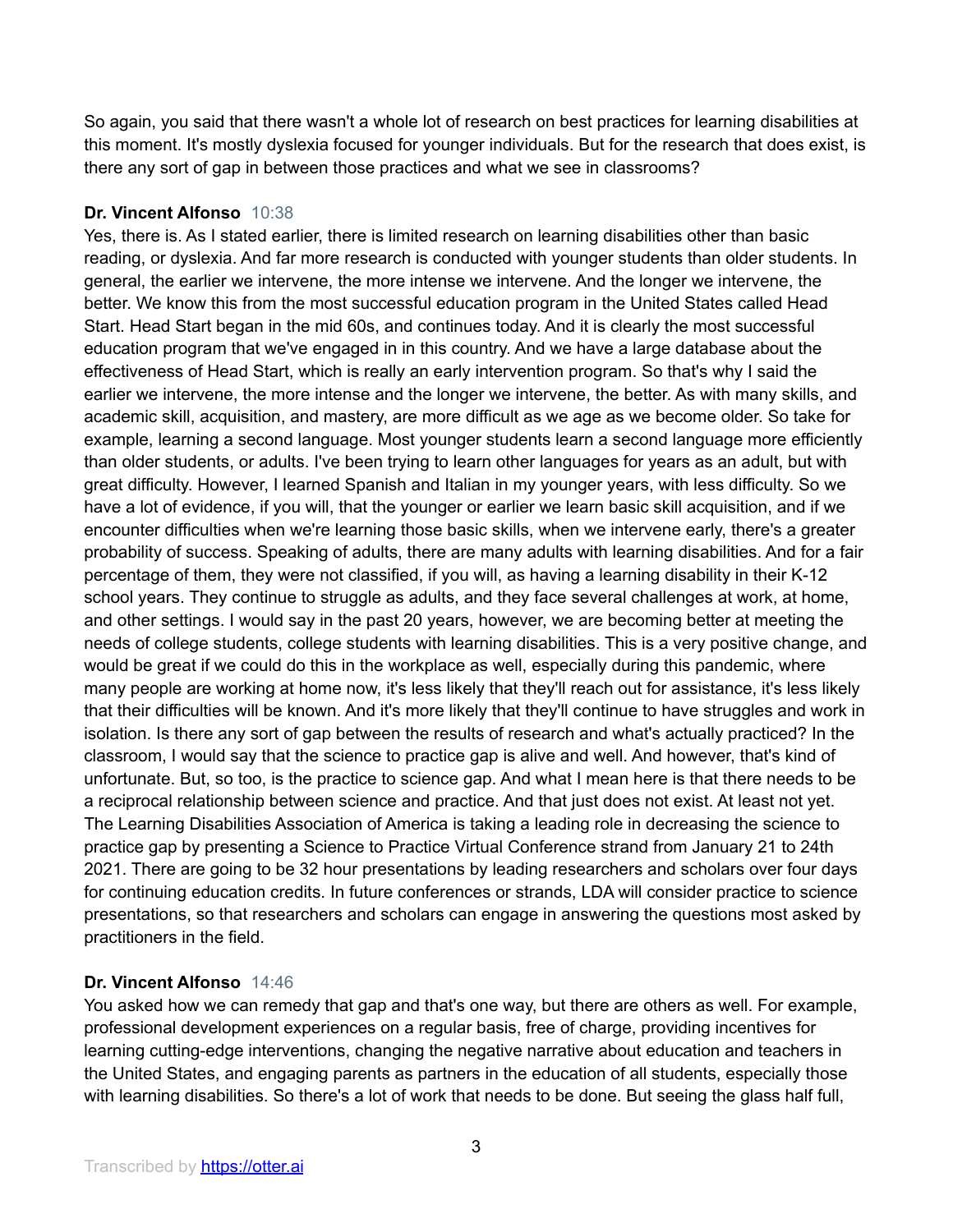being positive, being optimistic, and that old saying, turning lemons into lemonade or, you know, challenges into opportunities, is really the way that we've got, I think that we have to engage students, engage educators, engage families.

### **Lauren** 15:45

So I guess that leads into my next question, which is during the pandemic, do you have any recommendations that you would give for helping students during this time?

# **Dr. Vincent Alfonso** 15:54

Yes, so, as we know, teaching and learning have changed dramatically because of COVID 19. And students with learning disabilities are perhaps more at risk for learning loss, becoming frustrated, anxious, perhaps depressed, engaging in non-learning behaviors and experiencing interpersonal difficulties than students without disabilities. In a recent publication by the American Psychological Association, the following tips or recommendations for teaching and learning during COVID were offered. So regarding social emotional learning, integrating social emotional learning, motivation and engagement, promoting a healthy school climate and resiliency training throughout all areas of the curricula, and ensuring that these can be delivered in the event of a transition to hybrid or abbreviated school days or virtual schooling. Educators, specified school personnel, and parents need to develop knowledge and skills required to understand and respond to the social, emotional and personal development of students. This would include how to develop meaningful online learning experiences, create effective school and classroom climates reduce stress, and build students skills such as resiliency and agency when it comes to online or distance learning, support social emotional well being and learning by using technology to connect students to their schools, providing access to online social, emotional and mental health services, having daily SEL, social emotional learning, and academic activities developed by classroom teachers, providing links to create appropriate external learning resources and sharing resources with parents on how to support students learning remotely, while also ensuring that culturally and linguistically responsive educational principles are embedded in expectations for all teaching and learning standards. This would include safe and supportive environments and school climate for all students. Regarding trauma informed practices for teaching and learning, the APA mentions providing resources for schools to train educators and other school staff on the impact of adverse childhood experiences, or what are sometimes called ACEs, and traumatic experiences on children's health and development and to implement trauma informed practices. Training on ACEs for school personnel, including school resource officers and CIT and security staff would include the behavioral indicators of trauma, racial biases and how experiences of racism can be traumatic for students, and trauma informed non punitive approaches to addressing challenging behaviors discipline and deescalation, culturally developmentally and linguistically appropriate services and resources for children and their parents or caregivers to prevent trauma and respond to reported adverse circumstances and unmet needs. And then for professional development for teachers to ensure that learning continues, in person and in virtual settings. Schools and school districts and states should institute more effective professional development, working with teachers, administrators, and institutions of higher education in identifying the competencies that educators are lacking and build sustainable program wide systems of professional learning and teaching. These provide opportunities for ongoing, timely on demand training on a variety of topics, including SEL, culturally and linguistically responsive teaching, developing healthy school climate, trauma informed teaching, ACEs prevention,